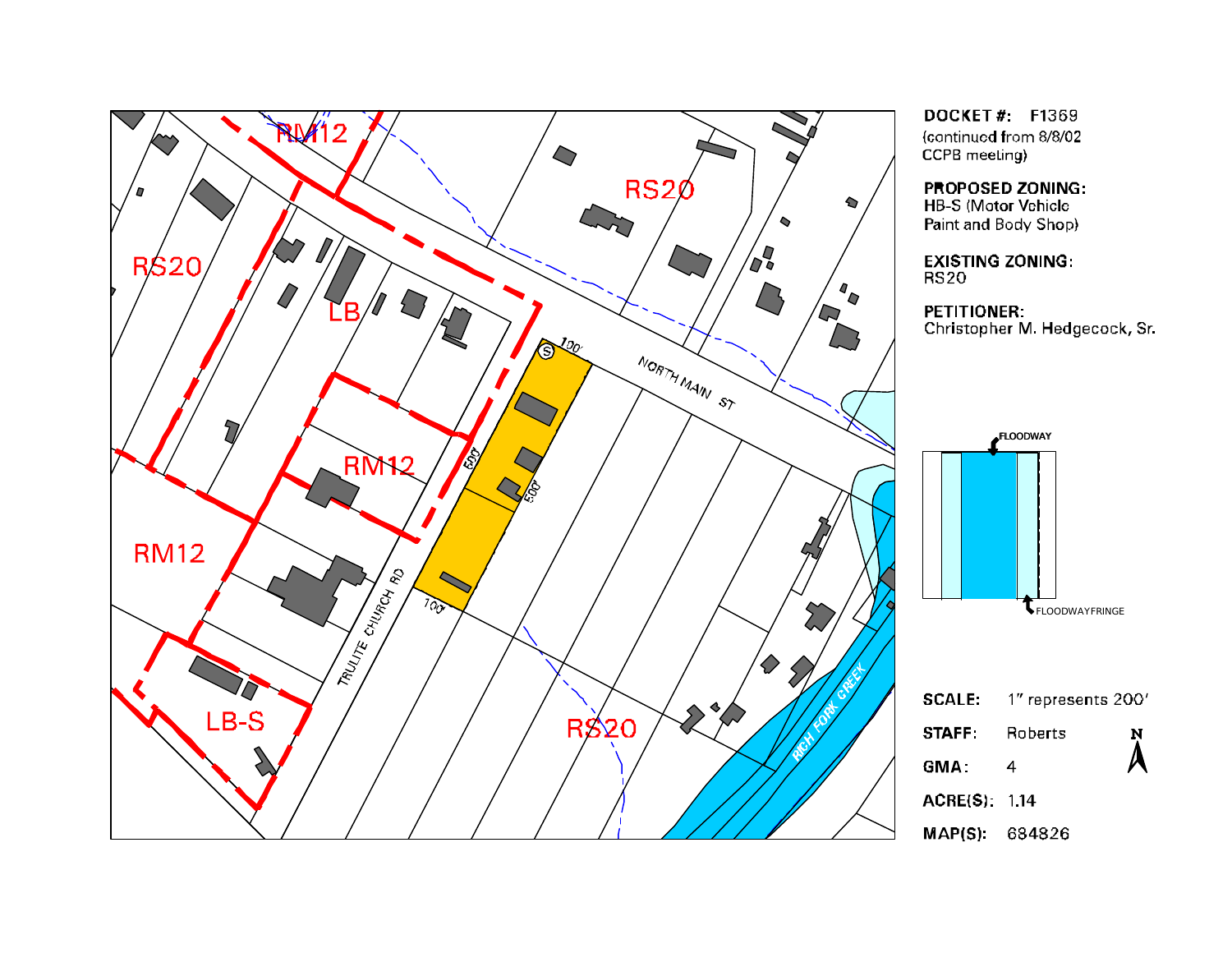October 23, 2002

Christopher M. Hedgecock, Sr. 3911 N. Main Street High Point, NC 27265

RE: ZONING MAP AMENDMENT F-1369

Dear Mr. Hedgecock:

The attached report of the Planning Board to the Forsyth County Board of Commissioners is sent to you at the request of the Commissioners.

When the rezoning is scheduled for public hearing, you will be notified by Jane Cole, Clerk to the County Commissioners, of the date on which the Commissioners will hear this petition.

Sincerely,

A. Paul Norby, AICP Director of Planning

Attachment

pc: Jane Cole, County Manager's Office David Montgomery, 3903 North Main Street, High Point, NC 27265 Alfred Scott, 108 Maury Drive, High Point, NC 27265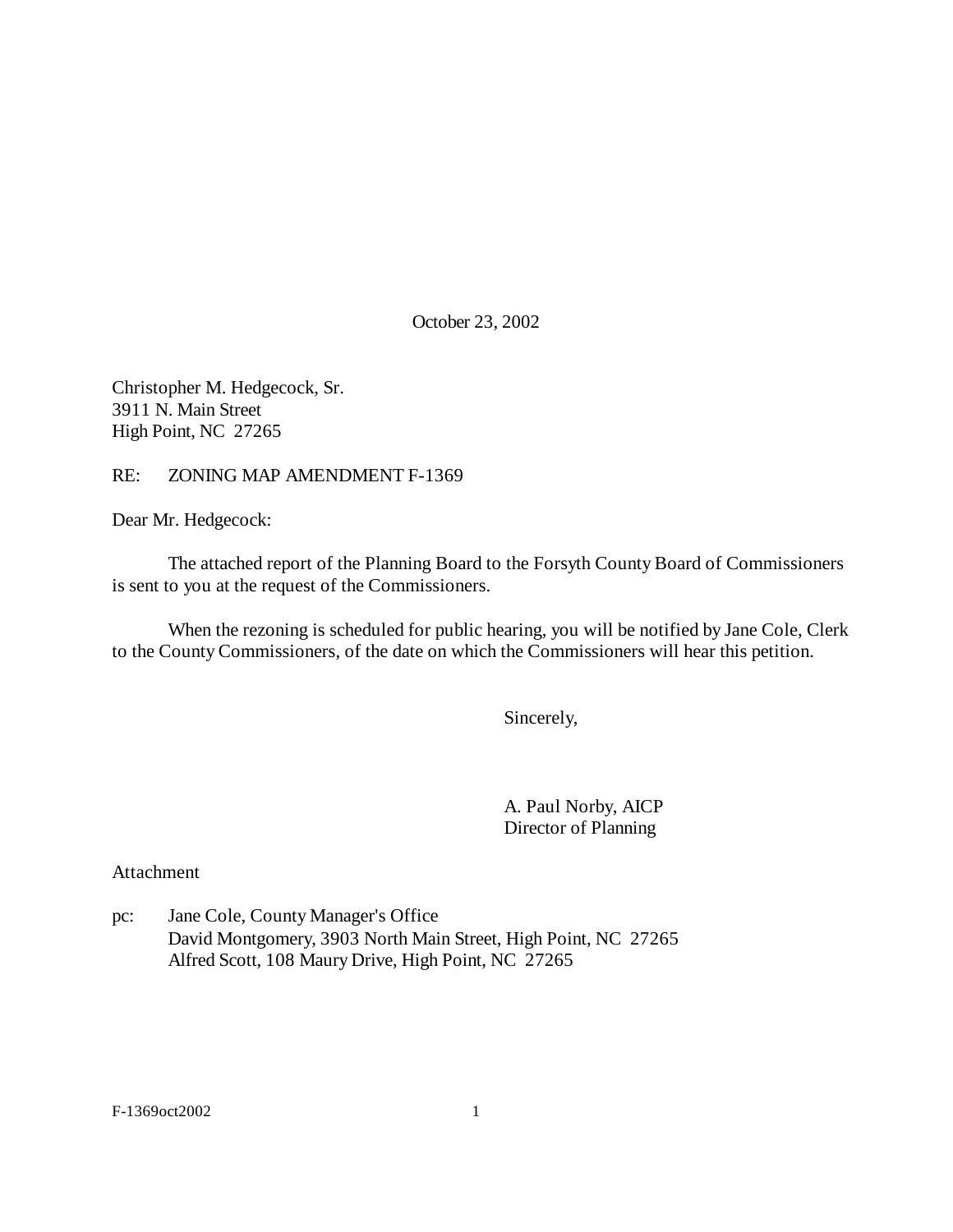# **FORSYTH COUNTY BOARD OF COMMISSIONERS**

**MEETING DATE: \_\_\_\_\_\_\_\_\_\_\_\_\_\_\_\_\_\_\_\_\_\_\_\_\_\_\_\_ AGENDA ITEM NUMBER: \_\_\_\_\_\_\_\_\_\_\_\_\_\_\_**

**SUBJECT**:-

Zoning map amendment of Christopher M. Hedgecock, Sr.

## **COUNTY MANAGER'S RECOMMENDATION OR COMMENTS**:-

## **SUMMARY OF INFORMATION**:-

Zoning map amendment of Christopher M. Hedgecock, Sr. from RS-20 to HB-S (Motor Vehicle, Paint and Body Shop): property is located on the southeast corner of High Point Road and Trulite Church Road (Zoning Docket F-1369).

After consideration, the Planning Board recommended approval of the rezoning petition.

| <b>ATTACHMENTS:-</b> | X YES |  |
|----------------------|-------|--|
|                      |       |  |

**SIGNATURE**: **DATE**:

F-1369oct2002 2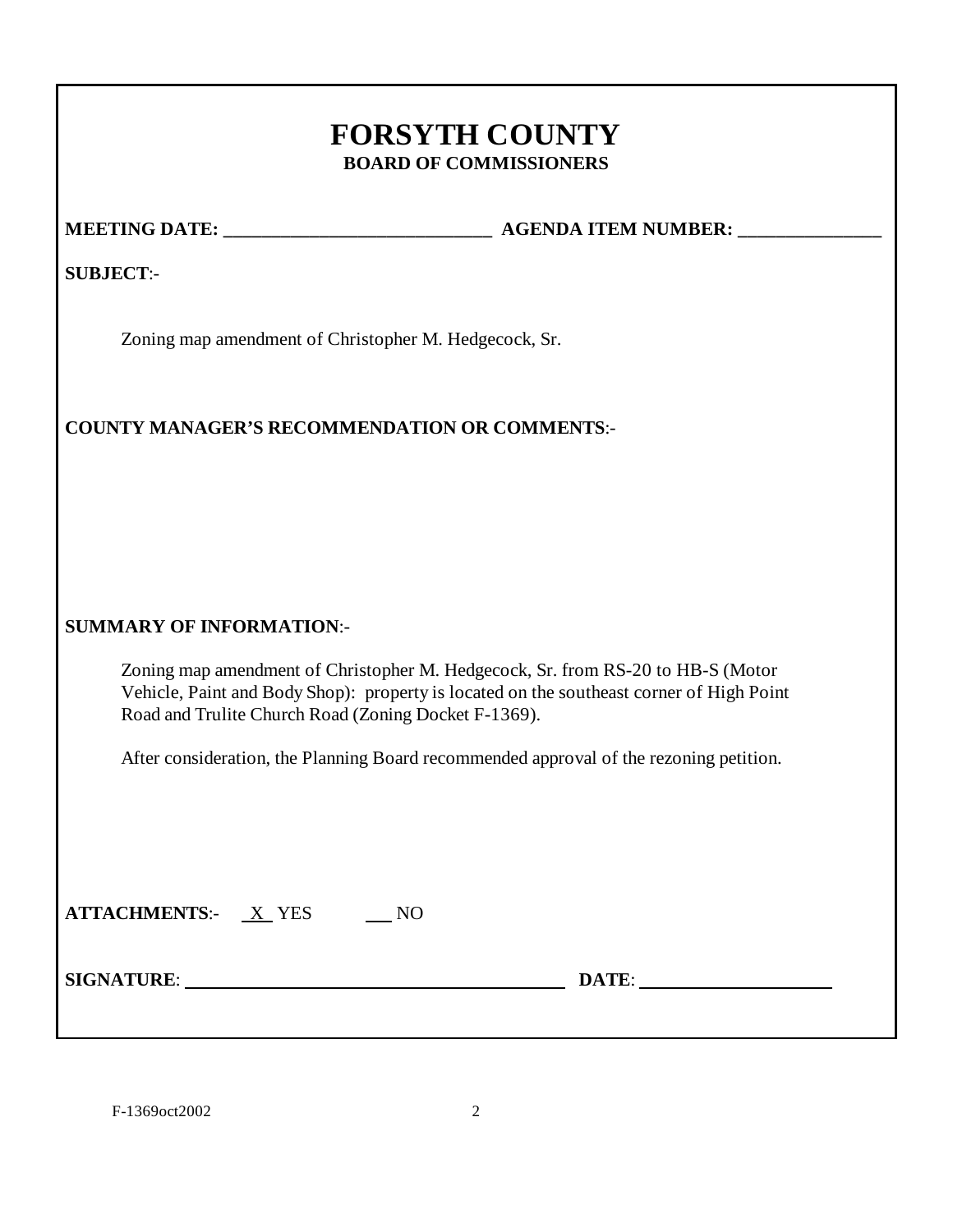#### COUNTY ORDINANCE - SPECIAL USE

Zoning Petition of Christopher M. Hedgecock, Sr., Docket F-1369

AN ORDINANCE AMENDING THE FORSYTH COUNTY ZONING ORDINANCE AND THE OFFICIAL ZONING MAP OF THE COUNTY OF FORSYTH, NORTH CAROLINA \_\_\_\_\_\_\_\_\_\_\_\_\_\_\_\_\_\_\_\_\_\_\_\_\_\_\_\_\_\_\_\_\_

BE IT ORDAINED by the Board of County Commissioners of the County of Forsyth as follows:

Section 1. The Zoning Ordinance of the *Unified Development Ordinances* of the County of Forsyth, North Carolina, and the Official Zoning Map of the County of Forsyth, North Carolina, are hereby amended by changing from RS-20 to HB-S (Motor Vehicle, Paint and Body Shop) the zoning classification of the following described property:

Tax Block 5610, Tax Lots 21A and 21B

Section 2. This Ordinance is adopted after approval of the site plan entitled Christopher

M. Hedgecock, Sr., and identified as Attachment A of the Special Use District Permit issued by the Forsyth County Board of Commissioners the \_\_\_\_\_\_ day of \_\_\_\_\_\_\_\_\_\_\_\_\_\_\_\_\_, 20\_\_\_\_\_ to Christopher M. Hedgecock, Sr.

Section 3. The Board of Commissioners hereby directs the issuance of a Special Use District Permit pursuant to the Zoning Ordinance of the *Unified Development Ordinances* for a development to be known as Christopher M. Hedgecock, Sr. Said Special Use District Permit and site plan with associated documents are attached hereto and incorporated herein.

Section 4. This Ordinance shall be effective from and after its adoption.

F-1369oct2002 3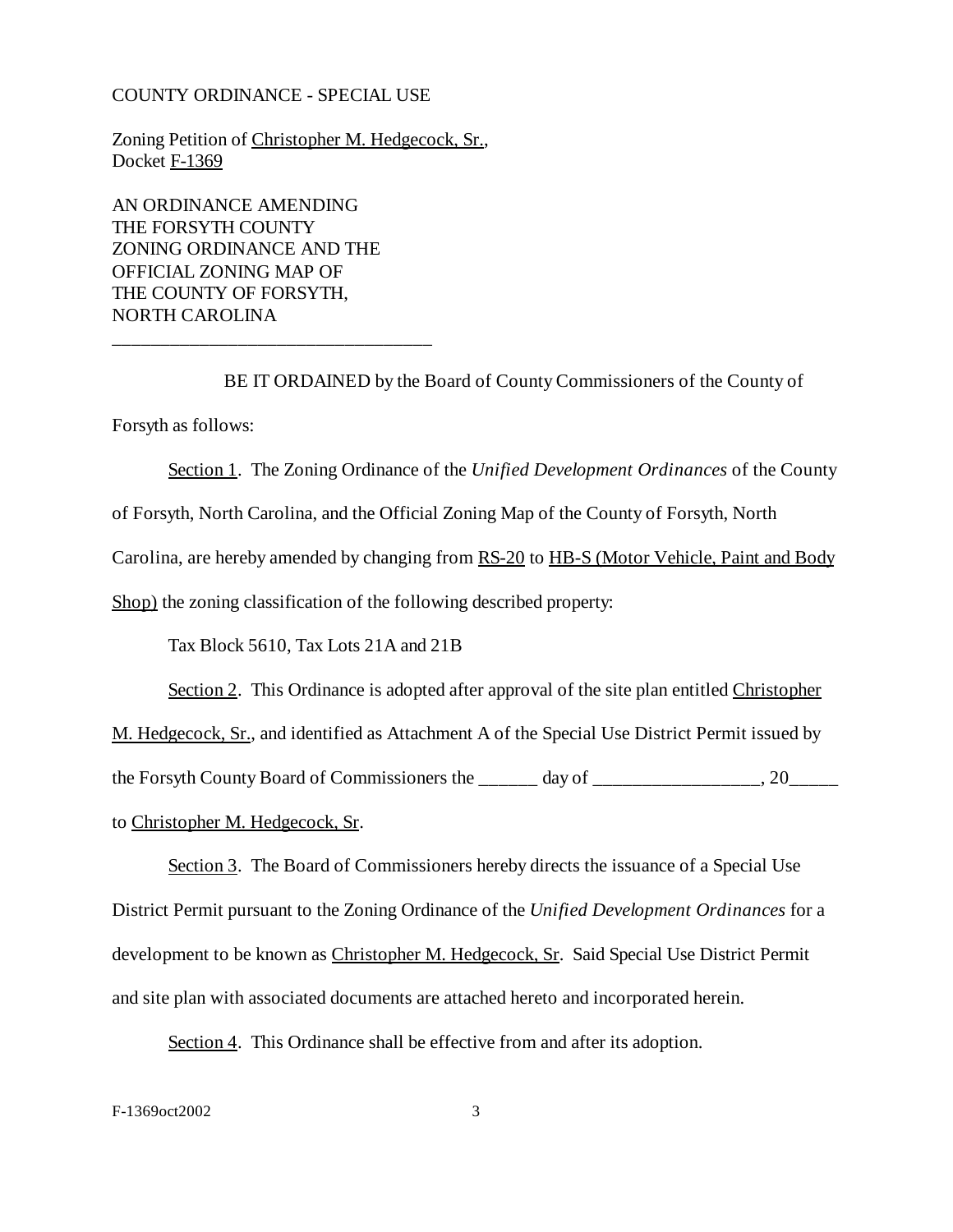### COUNTY, SPECIAL USE DISTRICT PERMIT

#### SPECIAL USE DISTRICT PERMIT

Issued by the Forsyth County Board of Commissioners

The Forsyth County Board of Commissioners issues a Special Use District Permit for the

site shown on the site plan map included in this zoning petition of Christopher M. Hedgecock, Sr.

(Zoning Docket  $F-1369$ ). The site shall be developed in accordance with the plan approved by

the Board and bearing the inscription: "Attachment A, Special Use District Permit for HB-S

(Motor Vehicle, Paint and Body Shop), approved by the Forsyth County Board of Commissioners

the  $\frac{day \text{ of}}{x}$   $\frac{20}{x^2}$  and signed, provided the property is developed in

accordance with requirements of the HB-S zoning district of the Zoning Ordinance of the *Unified*

*Development Ordinances* of the County Code, the Erosion Control Ordinance, and other

applicable laws, and the following conditions be met:

#### C **WITHIN 90 DAYS OF APPROVAL BY THE COUNTY COMMISSIONERS**

- a. Developer shall install all required bufferyards.
- b. Developer shall secure a building permit to bring building(s) up to commercial code.

#### C **OTHER REQUIREMENTS**

a. Signage shall be limited to one (1) monument sign with a maximum height of five (5) feet.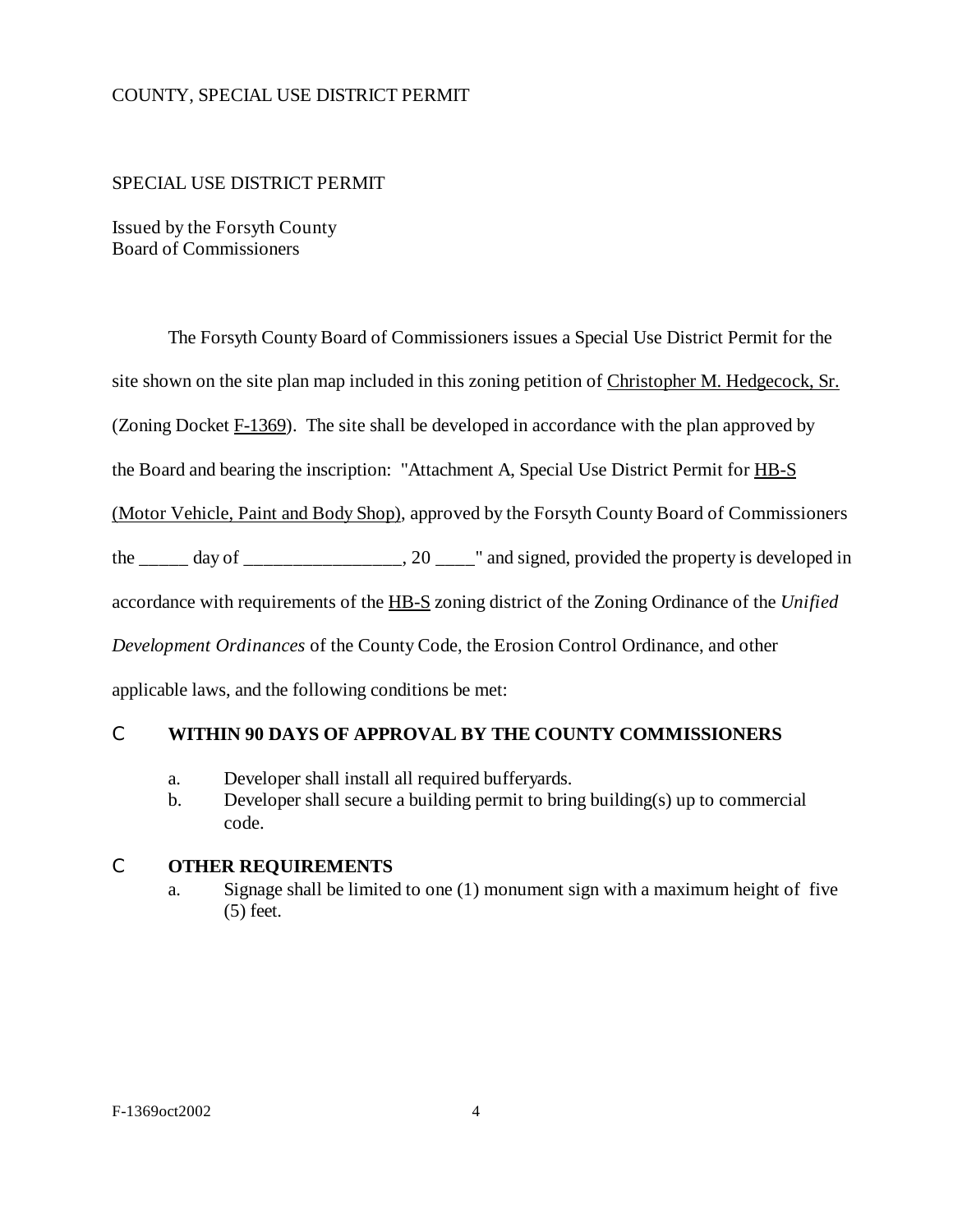## **ZONING STAFF REPORT**

**DOCKET #** F-1369 **STAFF:** Gary Roberts

Petitioner(s): Christopher M. Hedgecock Sr. Ownership: Same

### **CONTINUANCE HISTORY**

The subject petition was originally a general use request and was continued from the August 8, 2002 Planning Board meeting in order to allow the petitioner to consider a special use request. The petition was amended from proposed HB to proposed HB-S.

#### **REQUEST**

From: RS-20 Residential Single Family District; minimum lot size 20,000 sf To: HB-S Highway Business District (Motor Vehicle, Paint and Body Shop)

Both general and special use district zoning were discussed with the applicant(s) who decided to pursue the zoning as requested.

Acreage: 1.14 acres

### **LOCATION**

Street: Southeast corner of High Point Road and Trulite Church Road. Jurisdiction: County of Forsyth.

#### **SITE PLAN**

Proposed Use: Motor Vehicle, Paint and Body Shop. Square Footage: 4,475 square feet. Building Height: One story. Parking: Required: 12 spaces; proposed: 12 spaces. Bufferyard Requirements: 15 foot type III adjacent to RS-20. Vehicular Use Landscaping Standards Requirements: UDO standards apply.

#### **PROPERTY SITE/IMMEDIATE AREA**

Existing Structures on Site: Single family residential structure and outbuildings. Adjacent Uses:

| North - | Large lot single family residential zoned RS-20. |
|---------|--------------------------------------------------|
| East -  | High Point Hebrew Cemetery zoned RS-20.          |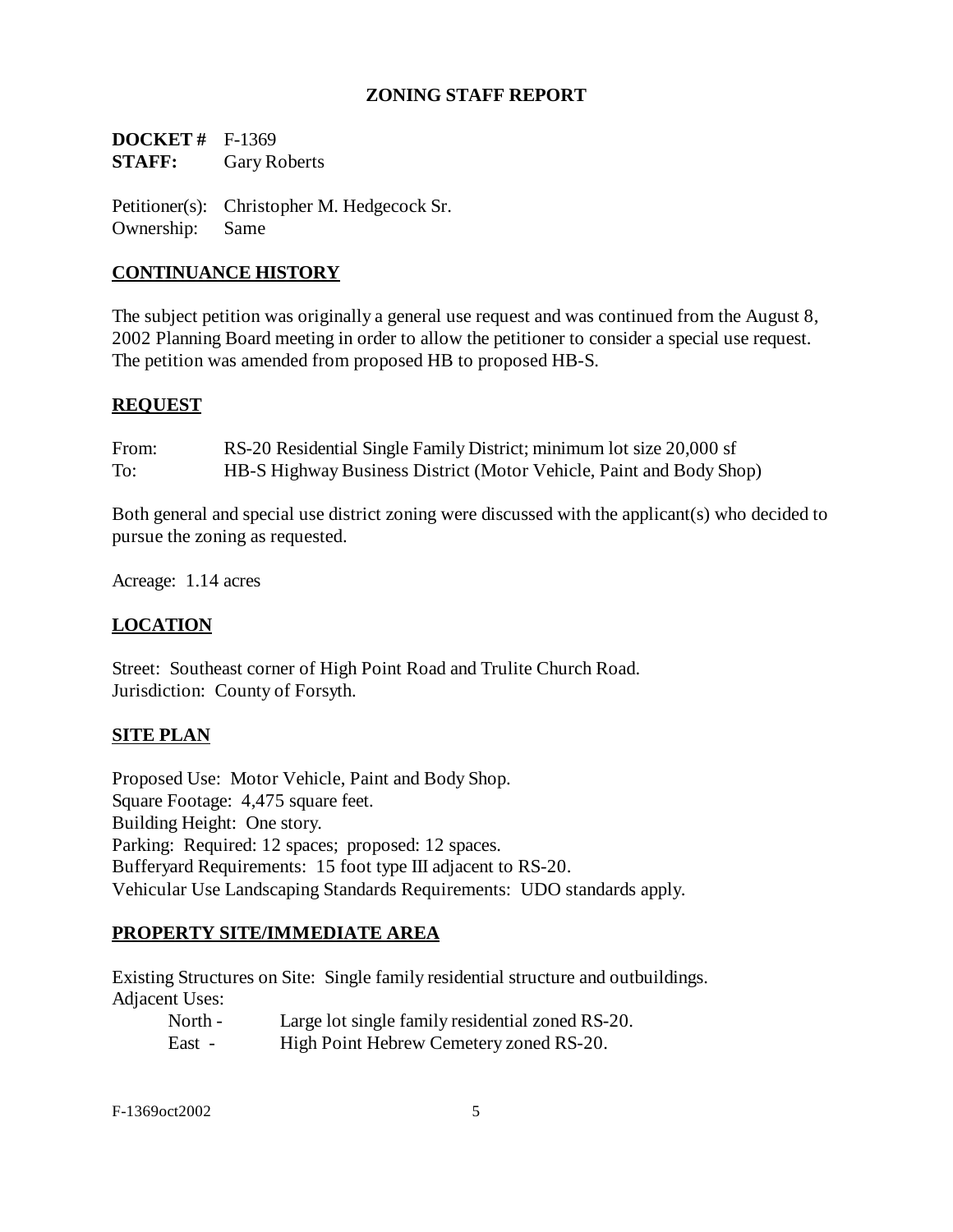| South - | Medium lot single family residential zoned RS-20. Southwest-Trulite |  |
|---------|---------------------------------------------------------------------|--|
|         | Baptist Church zoned RM-12 and RS-20.                               |  |
| West -  | Oakview Barber Shop zoned LB.                                       |  |

### **GENERAL AREA**

Character/Maintenance: Mix of single family residential, institutional and light commercial uses in good maintenance.

Development Pace: Slow.

#### **PHYSICAL FEATURES/ENVIRONMENTAL REVIEW**

Impact on Existing Features: Minimal impact proposed on site plan. Topography: Site slopes slightly downward toward the east: Vegetation/habitat: Sparse, subject property is developed and the rear portion of the lot has recently been graded.

Watershed: Site is not within the boundaries of a water supply watershed.

### **TRANSPORTATION**

Direct Access to Site: High Point Road; Trulite Church Road. Street Classification: High Point Road - major thoroughfare; Trulite Church Road - local road. Average Daily Traffic Count/Estimated Capacity at Level of Service D (Vehicles per Day):

High Point Road between Horneytown Road and Guilford County Line  $= NC/11,100$ Horneytown Road between High Point Road and Davidson County Line  $= 3,000/11,100$ Trip Generation/Existing Zoning: RS-20

1.17 x 43,560/20,000 x 9.57 (SFR Trip Rate) = 19 Trips per Day Trip Generation/Proposed Zoning: HB-S

4 bays x 12.48 (Automobile Care Center/Saturday) = 49 Trips per Day Sidewalks: None. Transit: None.

Bike: None.

## **HISTORY**

Relevant Zoning Cases:

- 1. F-1359; AG to HB; approved March 11, 2002; south side of High Point Road between Barney Road and Mowery Drive, 3,600 feet northwest of current site; 2.61 acres; Planning Board and staff recommended approval.
- 2. F-1299; RS-20 to HB-S (Multiple Business Uses); approved May 22, 2000; southwest side of High Point Road, west of Skeet Club Road, ±2,300 feet southeast of current site; 1.25 acres; Planning Board and staff recommended approval.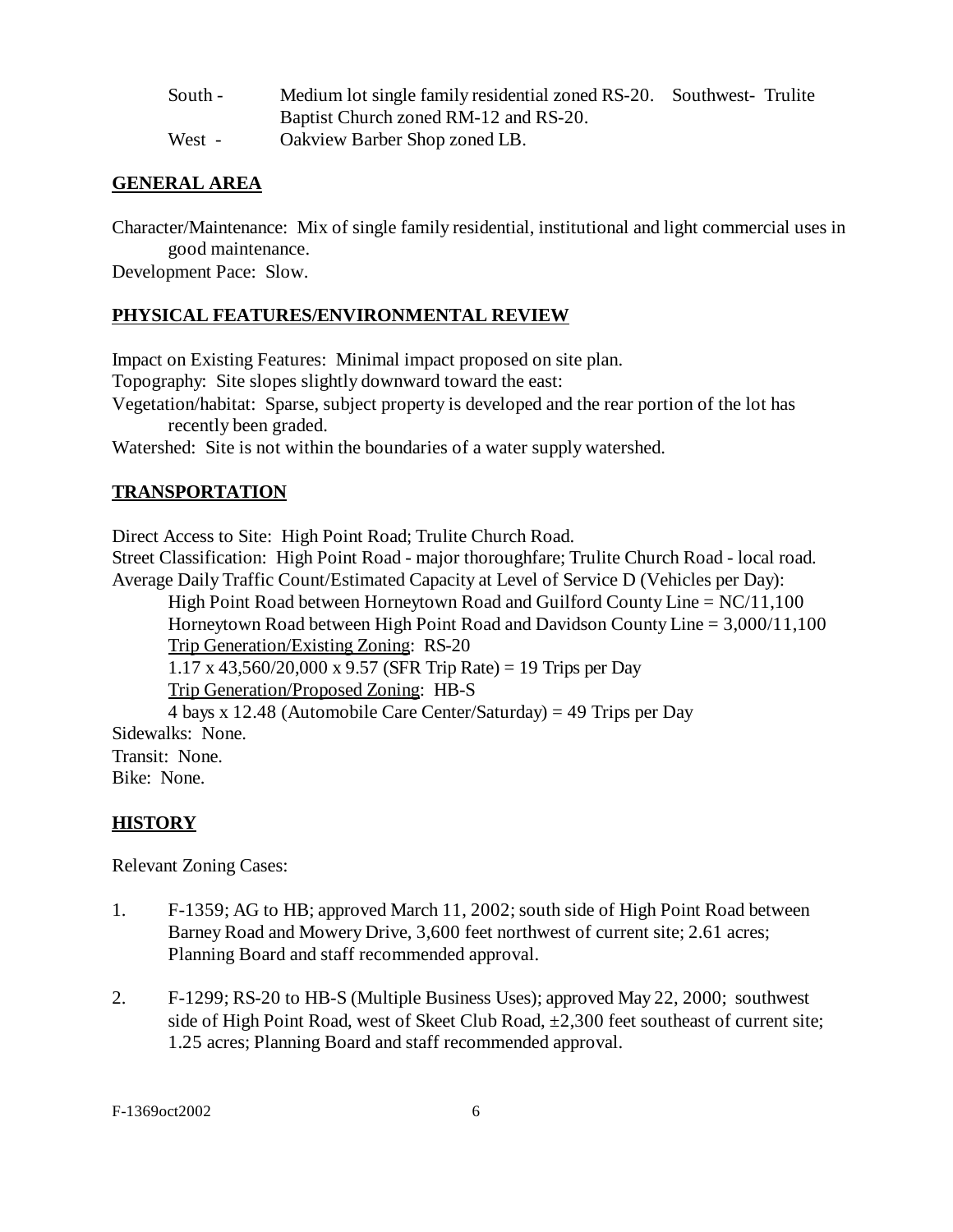- 3. F-1280; RS-20 to LB; withdrawn at March 9, 2000 Planning Board meeting; southwest side of High Point Road, west of Skeet Club Road,  $\pm 2,300$  feet southeast of current site; 1.68 acres; Planning staff recommended denial.
- 4. F-1268; HB and RS-20 to HB; approved September 13, 1999; northeast side of High Point Road/US 311, west of Skeet Club Road,  $\pm 2,300$  feet east of current site; 8.21 acres; Planning Board and staff recommended approval.
- 5. F-1077; R-6 to B-3-S (Motor Vehicle, Repair and Storage ); approved July 11, 1994; southwest side of Trulite Church Road terminus, 400 feet southwest of current site; 1.49 acres; Planning Board and staff recommended denial.

## **CONFORMITY TO PLANS**

GMP Area (*Legacy*): Future Growth Area (GMA 4).

- Relevant Comprehensive Plan Recommendation(s): *Legacy* calls for business development to be focused at activity nodes rather than stretching along highway corridors. These developments should be designed to encourage pedestrian activity.
- Area Plan/Development Guide: *US 311 Area Plan* (CCPB adopted in 1984); the *Horneytown/ Old US 311 Development Assessment* (City of High Point and CCPB adopted in 1991).
- Relevant Development Guide Recommendation(s): The *US 311 Area Plan* recommends that the subject property remain as low-density (0-4 units/acre) residential (see pages 29-30). The plan states that the Old US 311 and NC 66 intersection is the low-scale service and commercial area and that such uses should be contained in this area. The basic objective is to ensure that Old US 311 between Horneytown and Guilford County does not become a 'commercial strip'. The *Horneytown/Old US 311 Development Assessment* recommends that the subject property be developed for public/institutional uses.

## **ANALYSIS**

The subject request is to rezone 1.14 acres located on the southeast corner of High Point Road and Trulite Church Road from RS-20 to HB-S. The property is located just north of the Davidson County line and west of Rich Fork Creek in the southeastern corner of Forsyth County.

Currently located on the site is a single family residence with multiple rear yard accessory buildings. The proposed site plan retains the existing single family residence and locates the Motor Vehicle, Paint and Body Shop in the rear yard. Across High Point Road are other single family residences zoned RS-20. To the southeast and south is the High Point Hebrew Cemetery and undeveloped property zoned RS-20. Across Trulite Church Road is the Oakview Barber Shop zoned LB and the Trulite Baptist Church zoned RM-12 and RS-20.

*Legacy* calls for business development to be pedestrian oriented and focused at activity nodes rather than stretching along highway corridors. The site is located within the *US 311 Area Plan* which recommends the property remain low density residential. The plan also recommends that low-scale service and commercial activities be located to the northeast at the intersection of Old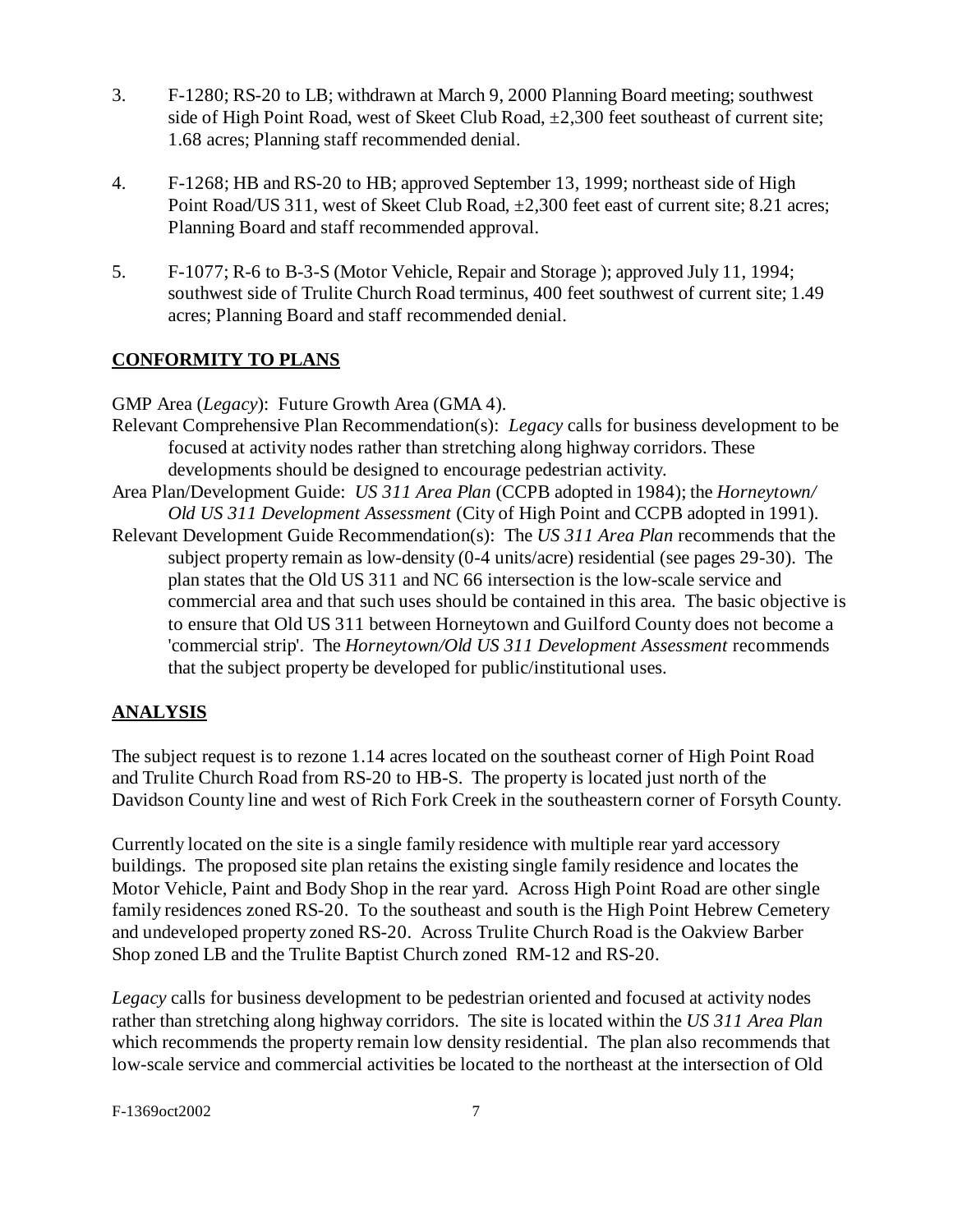US 311 and NC 66. The *Horneytown/Old US 311 Development Assessment* recommends public/institutional uses for the site which would provide for expansions to the adjacent church and cemetery uses.

The requested HB-S zoning for a Motor Vehicle, Paint and Body Shop, represents a significant departure from the existing and projected land use for this site. The above mentioned planning documents do not recommend strip commercial zoning in this area and staff has consistently recommended against similar requests of this nature. Strip commercial development results in an inefficient, unattractive and unsafe pattern of land development.

While the site is situated between a cemetery, a church and a barber shop, approval of high intensity commercial zoning at this location would undermine not only the future viability of the proposed commercial activity center; but also the viability of the surrounding single family and institutional properties. In addition, such an approval would open the door for similar petitions for neighboring properties. Staff is therefore unable to support the subject request and recommends denial.

## **FINDINGS**

- 1. *Legacy* calls for business development to be focused at activity nodes rather than stretching along highway corridors.
- 2. The *US 311 Area Plan* recommends the property remain low density residential. The *Horneytown/Old US 311 Development Assessment* recommends public/institutional uses for the site.
- 3. The subject HB-S request would draw activity away from the nearby planned commercial node and negatively impact the adjacent single family residences.

## **STAFF RECOMMENDATION**

#### Zoning: **DENIAL**.

Site Plan: Staff certifies that **the site plan meets all code requirements**, and recommends the following conditions:

## C **WITHIN 90 DAYS OF APPROVAL BY THE COUNTY COMMISSIONERS**

- a. Developer shall install all required bufferyards.
- b. Developer shall secure a building permit to bring building(s) up to commercial code.

## C **OTHER REQUIREMENTS**

a. Signage shall be limited to one (1) monument sign with a maximum height of five (5) feet.

## **PUBLIC HEARING** - August 8, 2002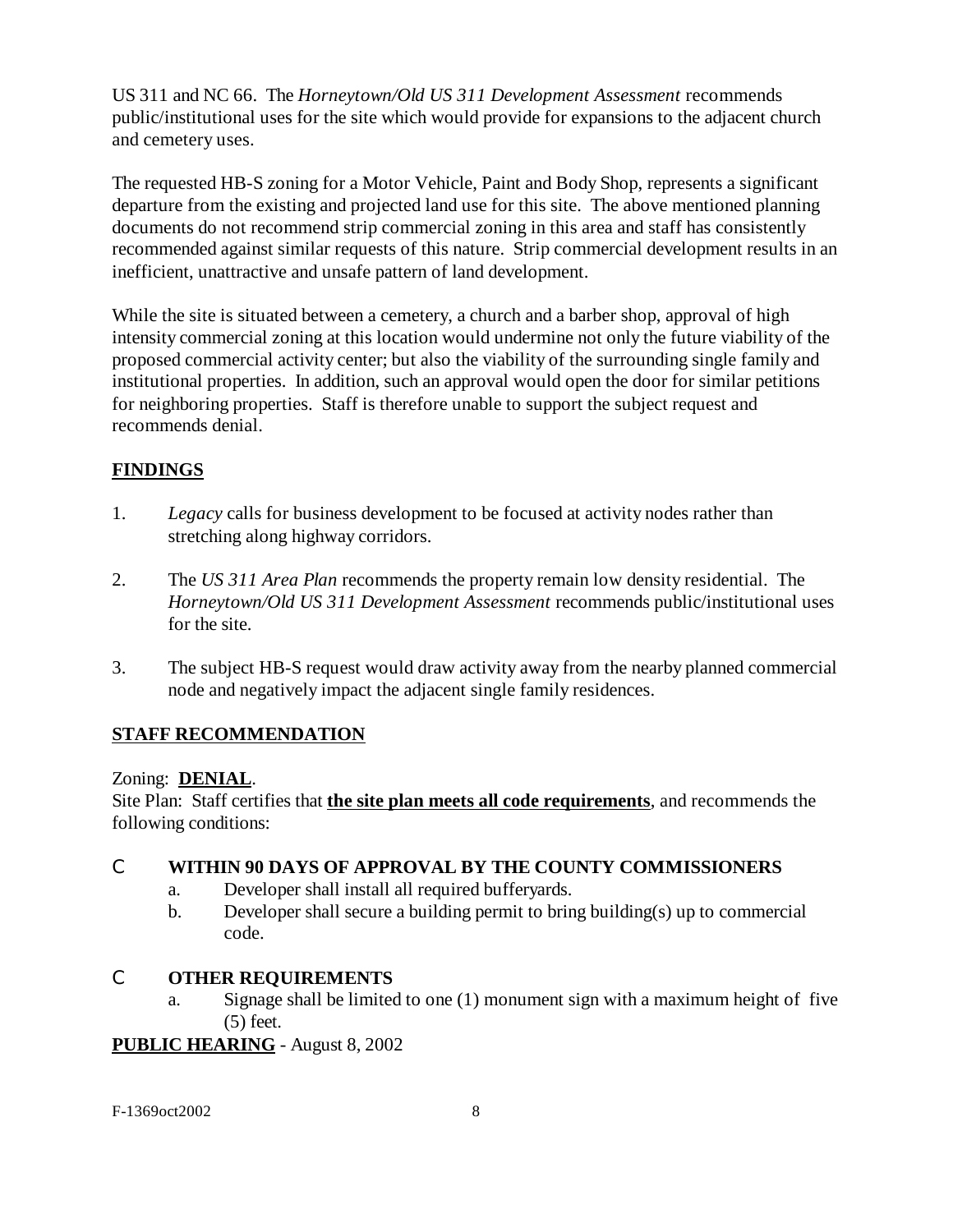Gary Roberts presented the staff report. (The petition at that time was for HB General Use Zoning.)

FOR:

Chris Hedgecock, 3911 North Main Street, High Point, NC 27265 The new Hwy 311 has diverted all the traffic. We have several industries within a mile and a quarter of my property. There are also quite a few businesses within a half mile in each direction of my property.

David Montgomery, 3903 North Main Street, High Point, NC 27265 Right beside Mr. Hedgecock is a barbershop. There are about four businesses within a couple hundred yards of him. There's a fence around his site and you can't even tell when he's operating.

AGAINST: None

## **WORK SESSION**

During discussion by the Planning Board, the following points were made:

- 1. The request is for general use Highway Business zoning. This would allow a very large number of uses, many of which are inappropriate for this area. The request is being made because an illegal operation was cited, the petitioner ceased operation, and is now wanting rezoning to be allowed to operate legally. Since it is likely that the petitioner has specific operating plans, special use business zoning would allow the petitioner to identify the intended use of the property. It would also allow the uses to be limited and conditions to be placed on the site plan, both of which would be crucial in protecting the community in the future.
- 2. In response to a question by the Planning Board about whether the petitioner had understood the difference between special and general use zoning, staff noted that the original request was for special use district zoning, but within five days of submittal, the petitioner requested the change to general use zoning. In such cases, where the case has not yet been submitted for advertisement, a request for change or withdrawal is usually honored. Therefore staff processed this request for general use district zoning.

The Planning Board asked the petitioner if he would consider changing his request to special use district zoning if the Planning Board continued the request until the September 12 public hearing. However, the Planning Board made it clear that special use district zoning did not guarantee either staff or Planning Board approval.

The petitioner indicated he would consider such a change.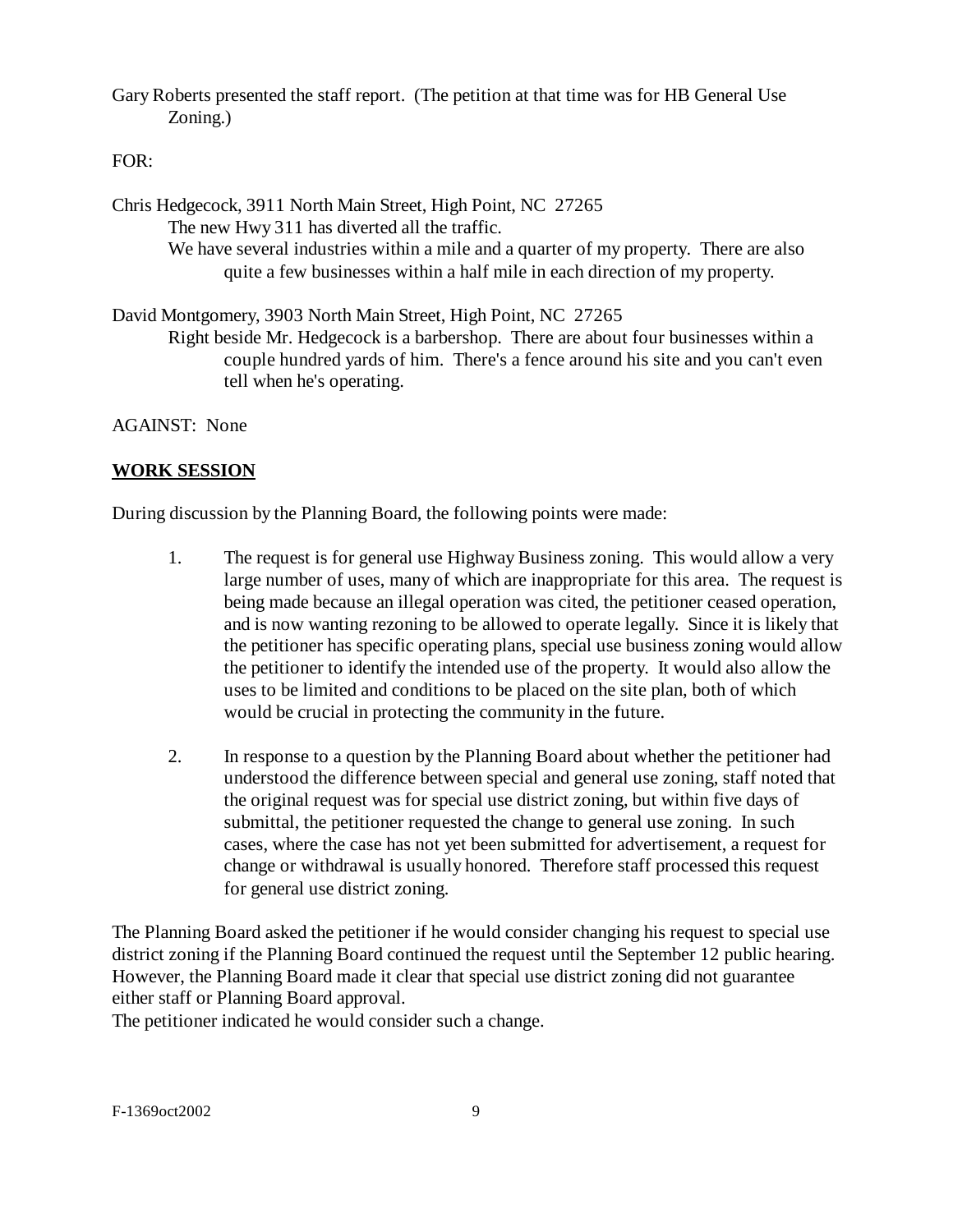MOTION: Arnold King moved continuance of the zoning map amendment and site plan to October 10, 2002 with the only additional fees charged to the petitioner being the difference between general and special use district zoning and advertising fees. SECOND: John Bost VOTE:

FOR: Avant, Bost, Clark, Folan, King, Norwood AGAINST: None EXCUSED: None

#### **PUBLIC HEARING** - October 10, 2002

Gary Roberts presented the staff report.

FOR:

Christopher Hedgecock, 3911 N. Main Street, High Point, NC 27265 We're trying to get a small body shop today.

This is just a small shop behind a house.

Showed photographs of streets.

- We're not talking a very big body shop. We're talking a one-man show. We'll have two work bays, a paint booth, and a fan shop.
- I have signatures of those who don't mind this rezoning, including all the adjoining neighbors. Submitted petition.
- It's already there. All those businesses in the photographs are already within a mile of this site.

AGAINST: None

#### **WORK SESSION**

During discussion by the Planning Board, the following points were made:

- 1. The petitioner is aware that what is shown on the site plan is what will have to be in place on the site. Any changes must be approved by staff or the Planning Board and Board of Commissioners.
- 2. The front house could be converted to commercial uses also as long as they fell under the category Motor Vehicle, Paint and Body Shop. No other uses would be allowed.
- 3. Arnold King There's no opposition to this request, the back yard is fenced in, it's neat looking, I can't see this commercial going any further because the cemetery is going to stop it and it's already on the other side of the street.